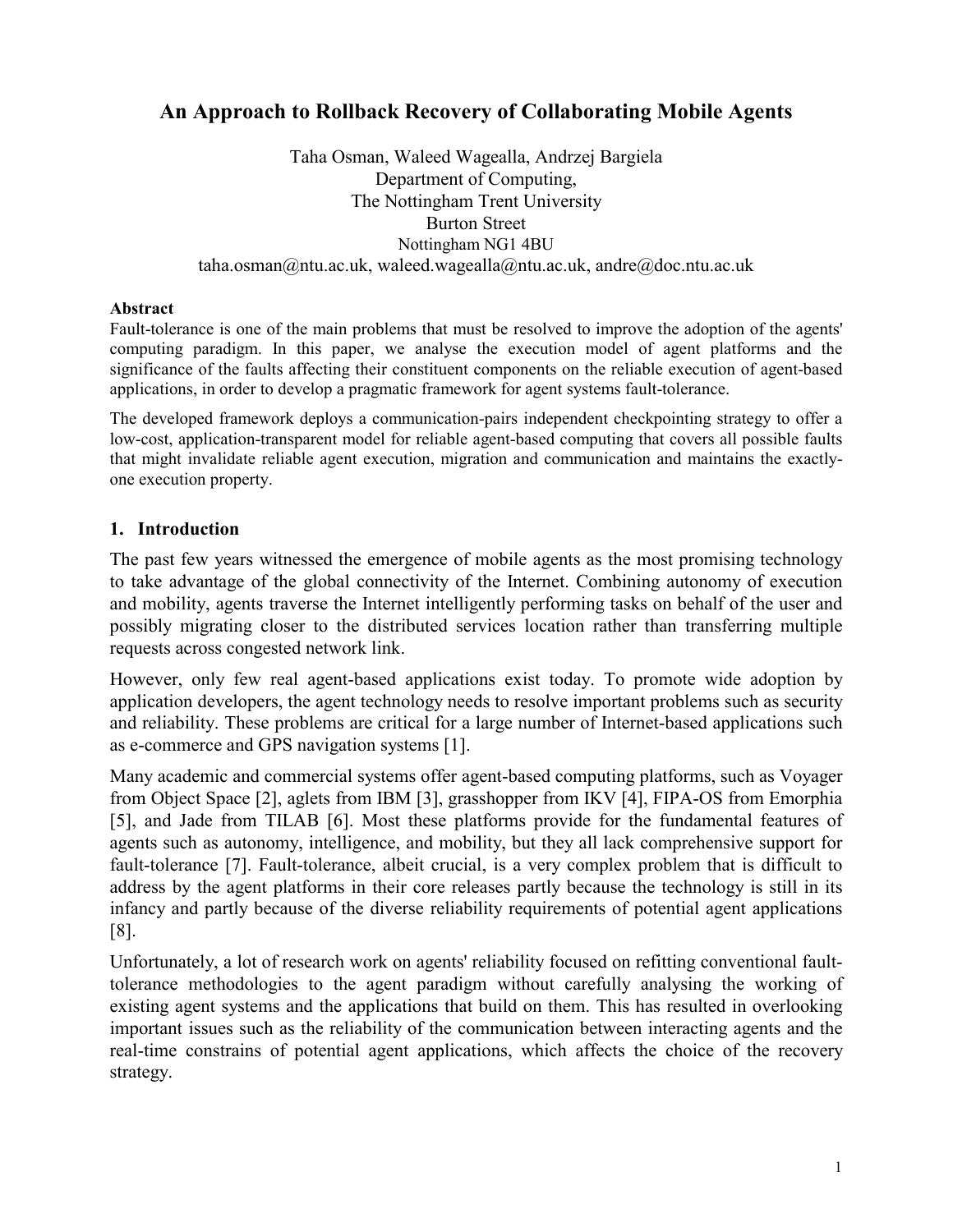Our approach addresses these problems by initially studying the practical execution model of agent platforms. Then we assess how the failure of the components of this execution model affects the reliable execution of agent-based applications in order to develop a pragmatic framework for agent systems fault-tolerance. This framework builds on checkpointing-based reliability theory to provide low-cost, but comprehensive protection to agents against possible faults during their execution, migration and interaction.

The rest of this paper is organized as follows: section 2 describes the motivation for this research and discusses related work. Section 3 analyses the agent execution and failure model. Sections 4 and 5 discuss the fault-tolerance framework for mobile agents. Section 6 presents a formal proof of correctness to the proposed algorithm, and finally section 7 concludes the paper and presents plans for further development.

## **2. Motivation and Related Work**

To build a fault-tolerance model that is attractive for application developers, we need to develop a reliability framework that is transparent to the agent applications, i.e. seamlessly integrates into the agent-computing environment while minimizing the overheads of managing the faulttolerance layer. Therefore, we need to analyse the characteristics of potential agent applications to tailor-fit the fault-tolerance model to their reliability needs.

There are two main approaches to fault-tolerance of distributed systems: replication and checkpointing. Replication techniques rely on executing replicas of the application processes (agents) on redundant hardware, then the application should be able to continue executing reliably as long as at least one replica is alive.

Silva and Popescu in [[9\]](#page-11-8) describe an approach that relies on combining agent replication and transaction-controlled mobility to provide reliability for distributed agent applications. Their approach doesn't consider the reliability of inter-agent communications and thus does not cater for duplicate and out-of-bound messages. The approach also doesn't guarantee the exactly-once execution property, which might compromise the integrity of services accessed by multiple agent replicas. This problem usually arises from imperfect detection of agent failure.

The later problem is handled in another replication-based approach [[10\]](#page-11-9). Here the exactly-once problem is tackled by agreeing a consensus between simultaneously executing agent replicas. However, their model also doesn't cater for faults in inter-agent communications, which might be crucial for applications requiring agent interactivity.

In-principle, replication techniques should have smaller overhead than checkpointing methods, that can block the application execution while retrieving a previously stored state of the agent (checkpoint) from stable storage.

However, we argue that agent computing is not suitable for high-performance applications with strictly constrained response time for which such overhead can be regarded intolerable. The agent code has to be interpreted to support the portability necessary for agent mobility, which slowsdown the performance of the agent code in comparison to executables that are pre-compiled into native machine code. There is also the overhead of marshalling/unmarshalling the execution code (byte-code serialization) and agent load/start-up time as agents travel their itinerary to fulfil a user task [[11\]](#page-11-10). The agent-computing paradigm was primarily designed to enhance the human-computer and computer-computer communication rather than delivering high performance.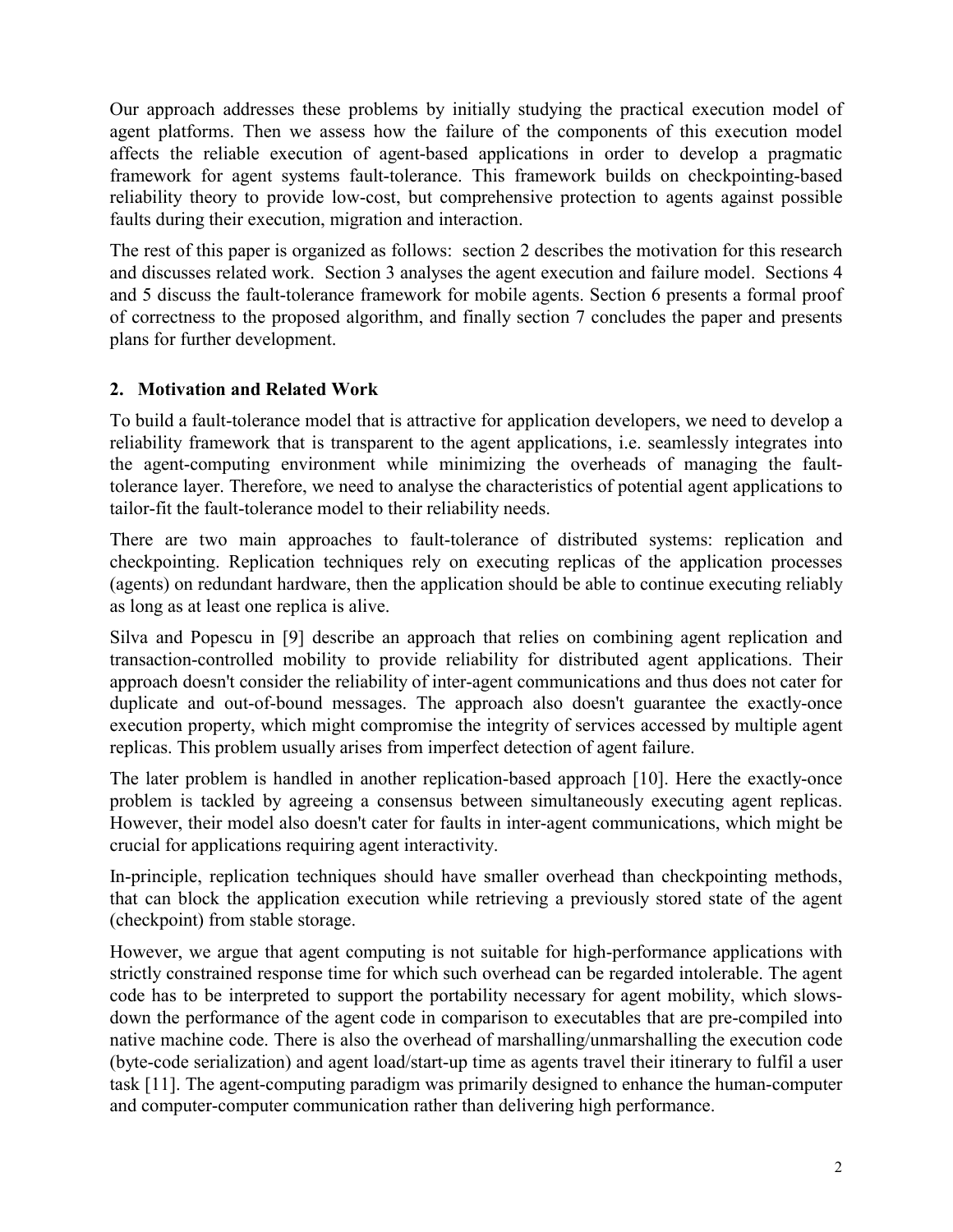Checkpointing offers a low-cost alternative to agent systems reliability, where live replicas running on redundant hardware are not required. Checkpointing is easer to implement, as the management of consensus between many replicas is not required. It also fits naturally into the agent computing model since serializing the agent code in preparation for migration effectively constitutes taking a checkpoint.

There is very few reported work on checkpointing-based agent fault-tolerance. One of the main contributions is the James platform [[12\]](#page-11-11). The platform provides schemes for error detection, checkpointing and restart of failed agents, and a reliable migration protocol that deals with network partitioning. The proprietary mobility protocol of the James platform relies on weak migration, i.e. proxies are used at the remote platform instead of physically de-serializing and transporting the agent code. Weak migration significantly complicates the fault-tolerance protocol since the agents no longer have autonomous execution state. The protocol can be further complicated by inter-agent messaging, which is not taken into consideration in the James platform.

Mohindra et al [[13\]](#page-11-12) proposed a reliability scheme that exploits redundancy in non-deterministic constructs in the agent language to achieve agent's tolerance to failures. Their programming model presumes that there is more than way to arrive at the correct result, which are connected by choice points. If a taken path (choice) fails, a rollback service is used to reset the script's local state to what it was just before the choice was made. The scripts paths are assumed to be *rollbackable*, but no mechanism is provided to undo the actions of non- idempotent operations, which would be the case with financial transactions with an external database for example. While this approach might be attractive to applications with inherent redundancy in the programming model, it is too restrictive to adopt as a generic approach agent systems' fault-tolerance. Here also the reliability of inter-agent communication is not considered.

All the discussed papers offer a partial solution to agent systems fault-tolerance. We intend to provide a comprehensive solution that maps to a realistic execution model of agent applications and advocates low fault-management cost and ease of integration.

## **3. Analysis of the Agent Execution and Failure Model**

The utopian concept of agents freely roaming Internet sites performing tasks on behalf of the user is clearly unrealistic. Attempts to standardize agent platforms have resulted in the establishment of two main standards, MASIF [[14\]](#page-11-13) and FIPA [[15\]](#page-11-14). Agents belonging to specific platforms affiliating to these standards can collaborate to achieve a common goal via inter-agent messaging. However, agents can only migrate to and execute in remote sites if the site's hosts run a compatible agent platform and the agent has the credentials to surpass the site security firewalls.

Both replication and rollback recovery techniques necessitate the availability of redundant hardware nodes that can take-over the agent-execution upon failures. Hence, these additional nodes must not only run the same agent platform, but also crucially provide identical access to the resources/services that the failed node maintained.

Some agent platforms support weak migration [[17\]](#page-12-0), where agents are not physically transferred to the remote host, but a proxy is set-up there to act on their behalf. This type of migration significantly complicates rollback recovery of agents because a valid agent state cannot be fully captured.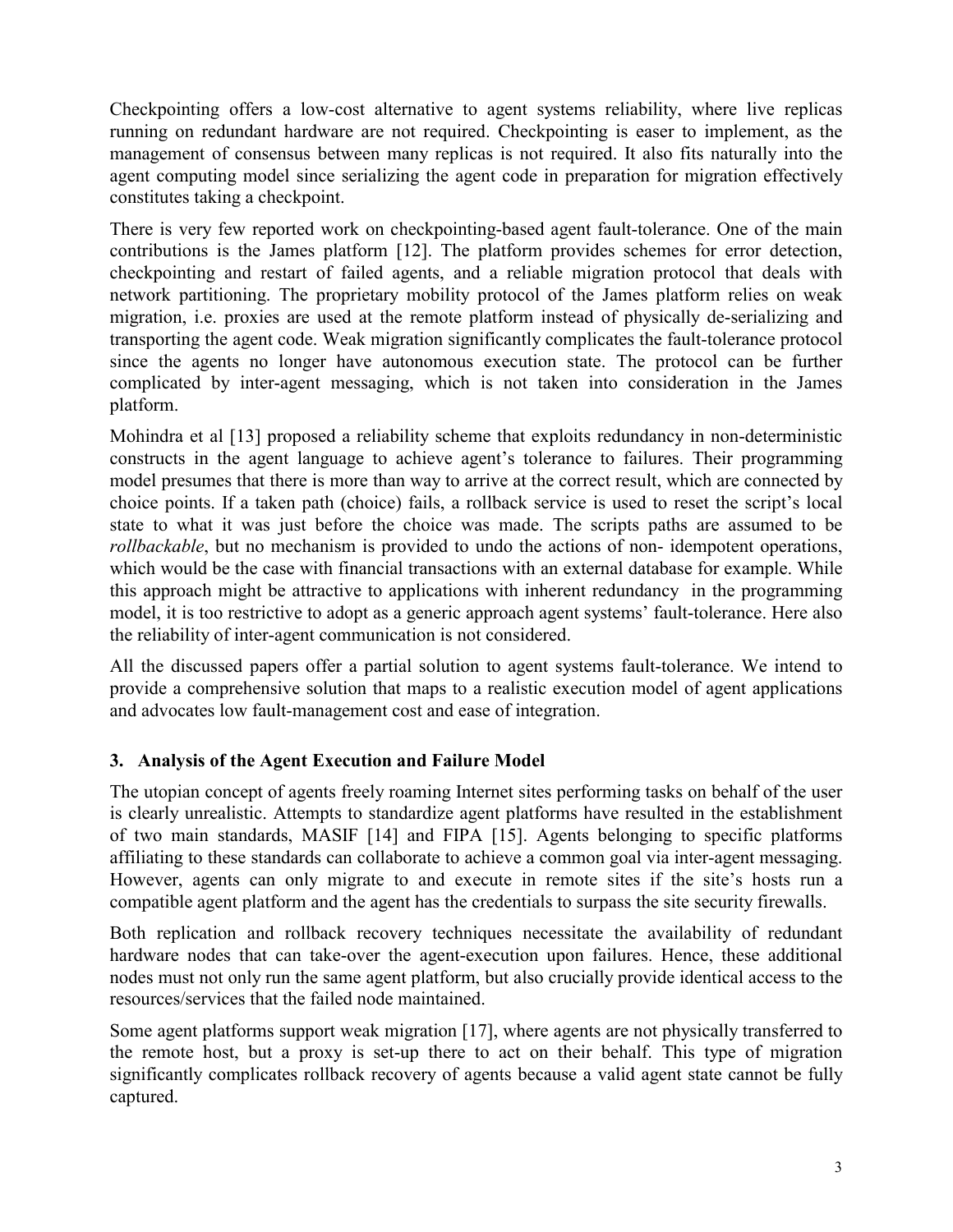Another important point to consider when designing fault-tolerant agent systems is the state of services that the agents interact with. Although overlooked by many researchers, it is absolutely essential for reliability-critical applications to ensure that update is done exactly once [[18\]](#page-12-1). An example of such service can be crediting or debiting an e-account. The duplication of the financial transaction because of probable imperfect failure detection or failure to agree a consensus is intolerable.

The fault-recovery protocol should guard against faults occurring under the influence of the application external environment, i.e. errors caused by faults in the underlying hardware platform whether that is the computing node. Transient failures, caused by a temporary memory fault for example, might affect the executing agent only, while permanent faults caused by host failure will crash the running agent platform and all the executing agents. The integrity of inter-agent messaging can also be violated by the failure of the sending or receiving agent. Host failures can also disrupt agent migration.

An often-overlooked issue is the coordination of recovering the agents in collaborative environment. Here we must take into consideration how the failure of a single agent or a communication transaction can affect the consistency of the global state of collaborative agents applications. Classic distributed fault-tolerance issues such as domino effect and duplicated messages [[16\]](#page-12-2) are also relevant for such agent applications.

The conclusion is that fault-tolerance solutions for agent systems must build on a realistic execution model. In this model, agent service providers have to grant the availability of a homogeneous pool of hosts, running the same agent platform and maintaining uniform access to resources that the agents might interact with. Fault-tolerant agents must be able to recover from permanent and transient node failures, whilst maintaining the *exactly-once* property of accessing these resources and a consistent global state of the agent application. This conclusion is true for each service that requires distinctive HW/SW set-up or access, even within the same enterprise network.

## **4. Overview of the Fault-Tolerance Framework**

While the hardware environment on which agents execute is no different to that hosting traditional distributed applications, the agent middleware and its distribution fundamentally differ primarily because of its need to support execution and collaboration of *mobile* programs. Many configurations were suggested for agent-based systems, but we base our configuration on the practical requirements for agent fault-tolerance, i.e. a homogeneous pool of hosts where agents can recover, and how this configuration logically maps into enterprise networks supporting several agent-assisted services. The framework environment is illustrated in Figure 1 and comprises the following components:

- -A place is the environment where agents perform steps of execution. Each place resides in a separate node and consists of the agent software platform and resource variables that the agents access during step execution.
- -A region is a homogeneous pool of places, each capable of hosting agents to a particular agent service. One place within a region actively executes the agents while at least one more place is a potential stand-by for rollback recovery of failed agents.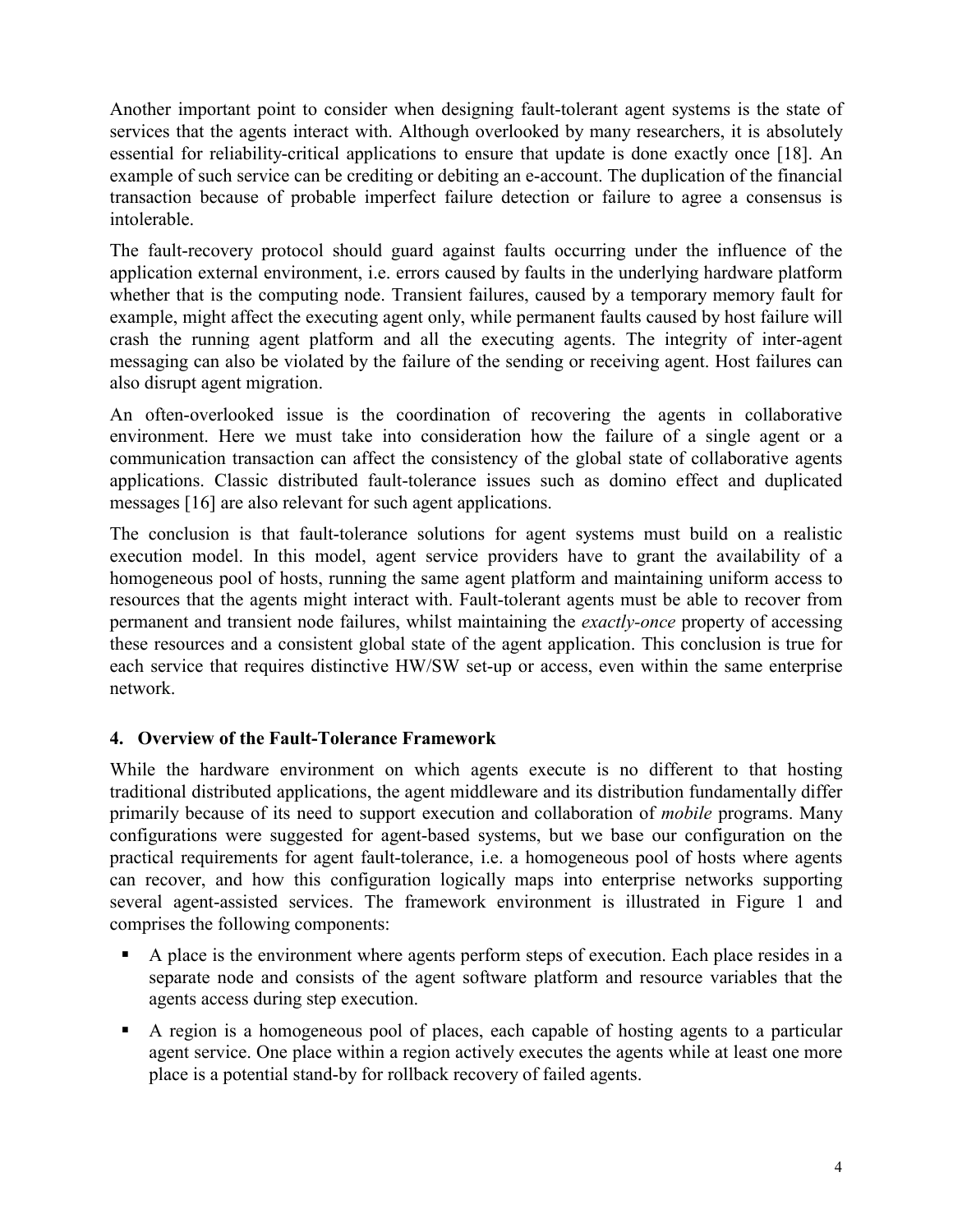-Each group of regions within the same enterprise network providing agent-based application services has a recovery manager, which executes in a fail-safe node running a fault detection mechanism and initiating agent recovery. The recovery manager's reliability can be achieved using well-published replication and election voting mechanisms [[19\]](#page-12-3). The recovery manager also maintains access to a persistent data storage, where the agents checkpoints and recovery bookkeeping is held.

The need to manage the rollback recovery of the collaborating agents imposed the need for an autonomous, central recovery manager. Decentralised schemes relying on neighbouring nodes (places) for error detection and recovery are efficient for applications with completely *autonomous* agents as in [\[9\]](#page-11-8). Our design requires only one recovery manager for all the agent-based applications (services) per enterprise network, thus minimising the cost of the fault-tolerance scheme. The disadvantage of the centralised entity is that it is a potential communication bottleneck for the system that can incur an overhead on the execution and recovery time of the agent based application. This overhead will be discussed when we explain the dynamics of our fault-tolerance protocol in the following sections.



**Figure 1: The Agents' Fault-Tolerant Environment** 

### **5. Enabling Fault-Tolerance**

The design of our fault-tolerance algorithm follows the realistic view of the agent execution model emphasized throughout this paper. To achieve their goal, agents execute, communicate, and migrate. Here we consider how to safeguard agent-based applications while the agent is performing each of these operations. The important issue of detecting faults affecting the agent's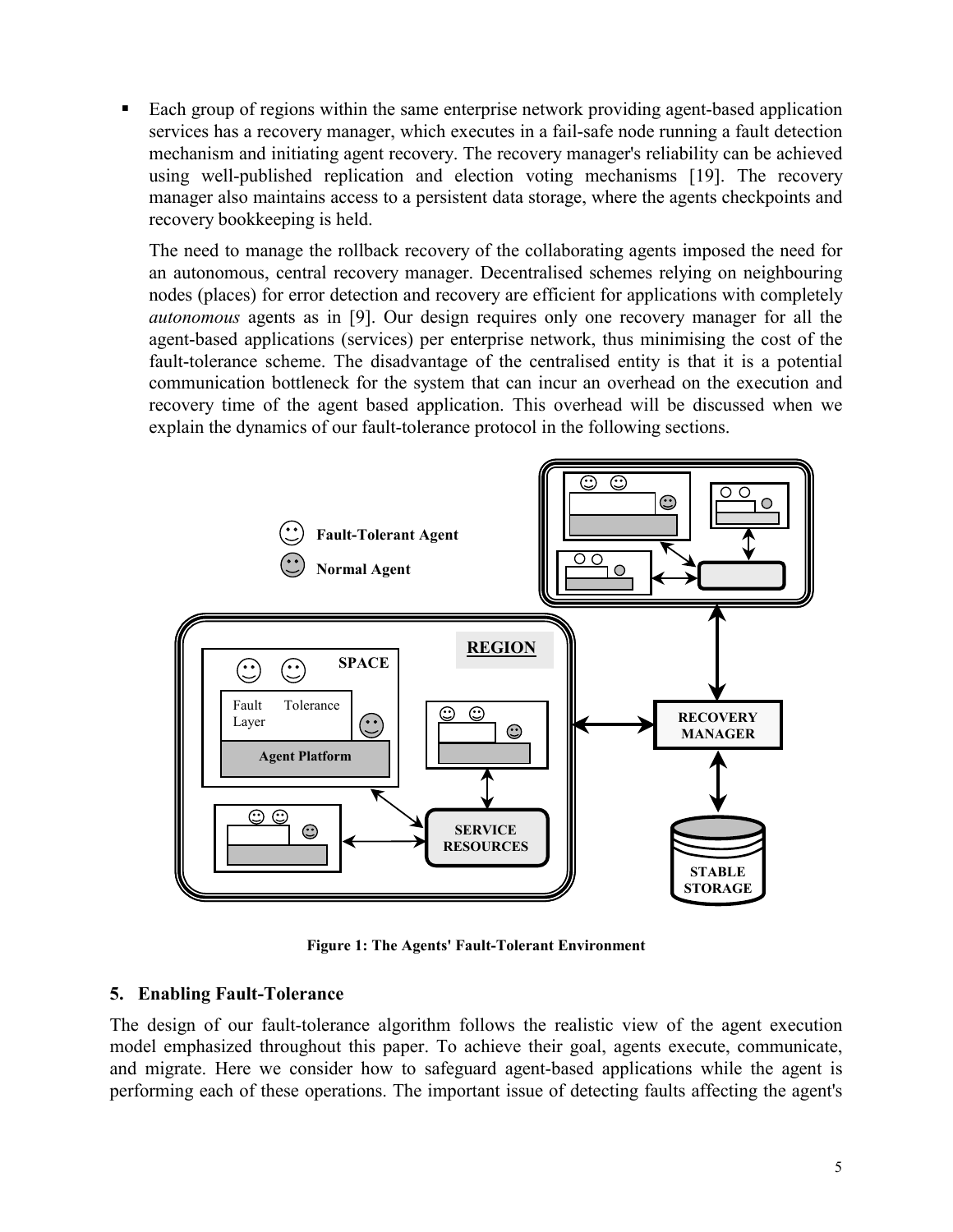operation was treated comprehensively in our earlier on agent fault-tolerance. Our results were published in [\[20\]](#page-12-4), where we presented - consistently with this work, a decentralised errordetection structure that divided the agent dynamic distributed system into network-partitioning proof spaces that provided for the transparent detection of faults that might affect agent execution and migration.

## *5.1 Tolerating Faults Upon Agent's Execution*

At each place, checkpoints of executing agents are taken periodically. The default checkpointing interval is set by the service provider, but can be overridden by the agent clients. Solutions presented in [[21\]](#page-12-5) and [[12\]](#page-11-11) force the application developer to include checkpoint method calls within the agent code. This approach compromises the transparency of the fault-tolerance framework and should be avoided. Instead, checkpoints should be triggered by the fault-tolerance layer at each place by raising exceptions interrupting agent execution.

The checkpoints include the agent execution state image and agent state counter. Upon successful completion of the checkpointing process, the tentative checkpoint is sent to stable storage and the previous cycle (state) message log and checkpoint are cleared. Finally the global state of the agent is incremented.

During execution the fault-tolerant framework must maintain the exactly-once property. In [[12\]](#page-11-11), agents are allowed to execute in duplicate, and it is left to the application manager to determine which result should be used according to a best-effort and atomic execution schemes. In contrast, [[10\]](#page-11-9) proposes an application transparent solution is presented. However, the solution, based on solving the consensus agreement problem between concurrently executing replicas is complex and incurs a significant bookkeeping overhead.

In contrast to theses solutions, our approach is checkpointing-based and we can offer a simple solution to the exactly-once problem by forcing agents to take a checkpoint when an update to an external service state is committed. The update to external state and taking a checkpoint must be joined in an atomic transaction to prevent interleaving the two operations. Thus we guarantee that a restarted agent will not re-execute the update after rollback.

| interrupt agent execution<br>compile agent checkpoint [ exec. image, Agent State # (ASt) ]<br>log checkpoint to stable storage<br>increment ASt<br>delete previous checkpoint |
|-------------------------------------------------------------------------------------------------------------------------------------------------------------------------------|
| end                                                                                                                                                                           |
| upon update to external service do<br>begin transaction<br>modify external service state<br>trigger an agent checkpoint<br>commit transaction<br>end                          |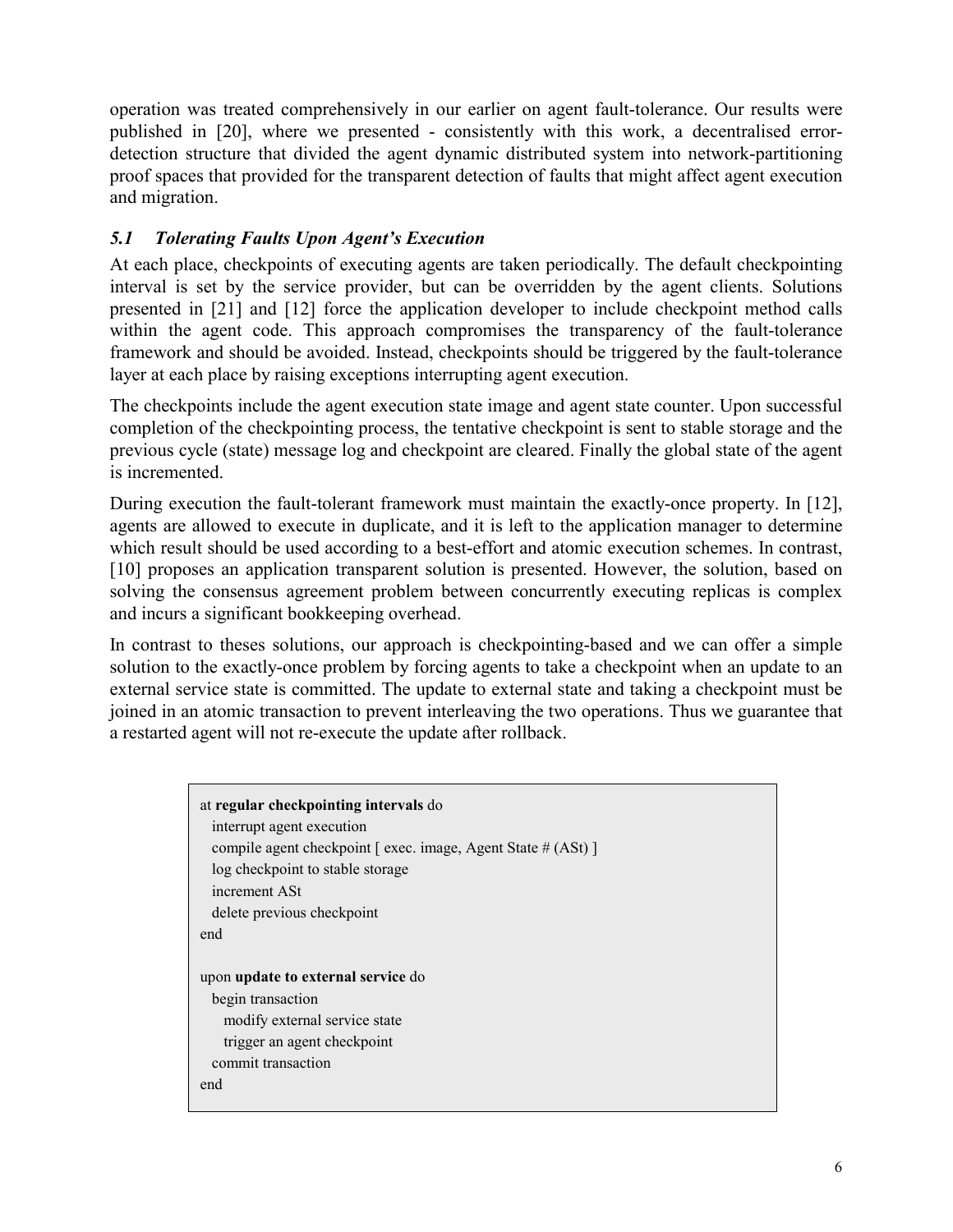## *5.2 Tolerating Faults During Agent Migration*

Migration takes place when an agent decides to move to a region providing different services. We adopt a two-phase commit protocol to guarantee the reliable delivery of mobile agents, i.e. agents must be integrally migrated to the destination place and safely started or the operation is aborted.

Before starting the migration process, all transient messages in the communication channel to the migrating agent must be flushed. This avoids complex and costly inter-region message forwarding scheme for transient messages at migration point. Flushing can be achieved by sending an "is channel empty?" acknowledgment request to collaborating agents.

Next a checkpoint is taken of the agent state and is placed on the place output queue. The place then enters an atomic, two-phase commit transaction to guarantee agent delivery. The *checkpointto-transport* is only deleted once the agent is safely restarted at the destination place.

On the destination side, the committed checkpoint of the agent is added to the destination region's stable storage as an initial point of recovery.

| flush transient messages to <b>migrating</b> agent       |
|----------------------------------------------------------|
| trigger an agent checkpoint                              |
| begin transaction                                        |
| send agent checkpoint to destination node                |
| await acknowledgment of restart success from destination |
| commit transaction                                       |
| if migration transaction is successful then              |
| delete agent checkpoint at sender                        |
| log received agent checkpoint at destination             |
| endif                                                    |
|                                                          |

# *5.3 Tolerating Faults Affecting Inter-Agent Communication*

Inter-agent messaging is an important aspect of the agents computing paradigm. Agent migration can only have an advantage if the application requires intensive communication between remote hosts, but then intra-agent messaging has to be guarded too against possible faults. In fact some of the major AP systems such as FIPA-OS [[15\]](#page-11-14) and Zeus [\[22\]](#page-12-6) only support agent communication as means of agent collaboration.

There is very little published work on the reliability of inter-agent communications. One of the major contributions is the work described in [[23\]](#page-12-7). Their work focuses on reliable delivery of agent messages to highly mobile agents and heavily depends on strict management of FIFO-assumed channels between agent spaces. It is not clear how the reliable message delivery is coordinated with the distributed snapshot during checkpointing and rollback. Our pragmatic insight into the structure and capabilities of the agent execution model allows us to present a simpler approach that clearly defines the correlation between reliable messaging and execution checkpointing.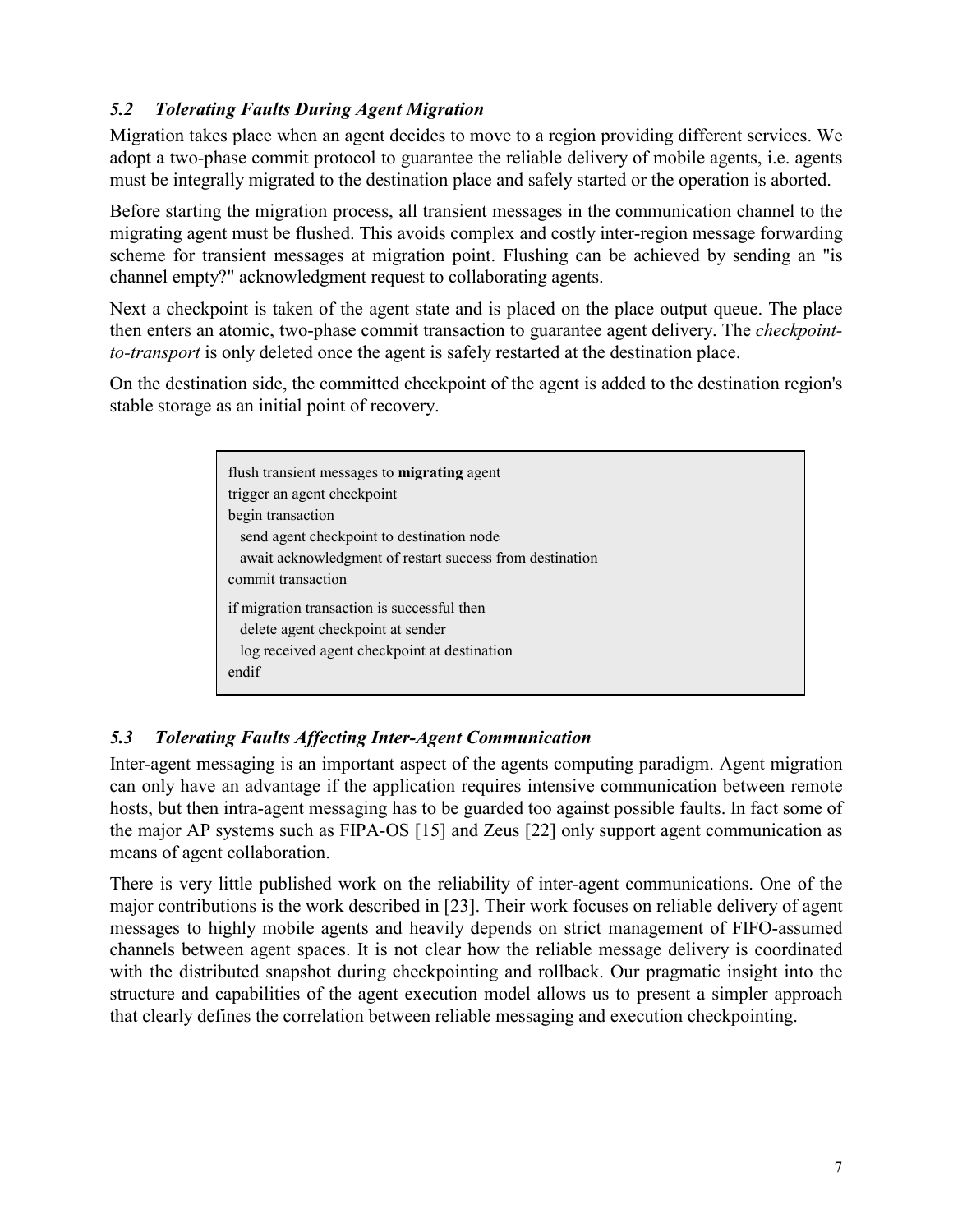Keeping in mind the objective of maintaining low overhead of introducing fault-tolerance, we opted for sender-based message logging strategy. Any variation of consistent checkpointing [\[16\]](#page-12-2) will have a high coordination overhead for the collaborative processes (agents), which can be prohibitive in the dynamically changing environments of mobile agents.

Optimistic, sender-based logging [[24\]](#page-12-8) of inter-agent messaging allows for checkpoints of agents to be taken independently, providing complete decoupling of sending and receiving agents and transparency to the agent location. The following scheme is suggested for ensuring reliable interagent messaging:

*Upon Sending Messages.* Each message is augmented with a sequential message number and the agent state counter. A copy of the message is broadcasted to the recovery manager to be saved in the stable storage, then the message is sent to the destination agent and the message number is incremented. Tagging messages with sequential numbers and the agent state counter allows the scheme to accurately relate messages to the execution state of agents, i.e. taken checkpoints.

*Upon Receiving Messages.* Each receiver agent holds the sequence number and state counter of the last message received from each agent it engaged in a conversation (inter-agent communication) with. If the received message number is equal or less than the last recorded number, this means that the message is duplicated and can be safely ignored. Otherwise, the locally held message sequence number for the sending agent is updated and the message is consumed.

The receiving agent also checks if the sending agent state counter has been incremented indicating that it took a checkpoint recently. Then, the recovery manager is signalled to purge all receiver-side logged messages during earlier exchanges with the sending agent.

| upon receiving messages do                                                                                                                                      |
|-----------------------------------------------------------------------------------------------------------------------------------------------------------------|
| parse received message                                                                                                                                          |
| if (received message $SSN \leq local SSN$ of same agent) then<br>ignore received message                                                                        |
| else                                                                                                                                                            |
| update local SSN with received SSN<br>consume message                                                                                                           |
| endif                                                                                                                                                           |
| if (received $\text{AS}t$ > local $\text{AS}t$ of same agent) then<br>purge all logged messaged to sending agent<br>update local ASt with received ASt<br>endif |
| end                                                                                                                                                             |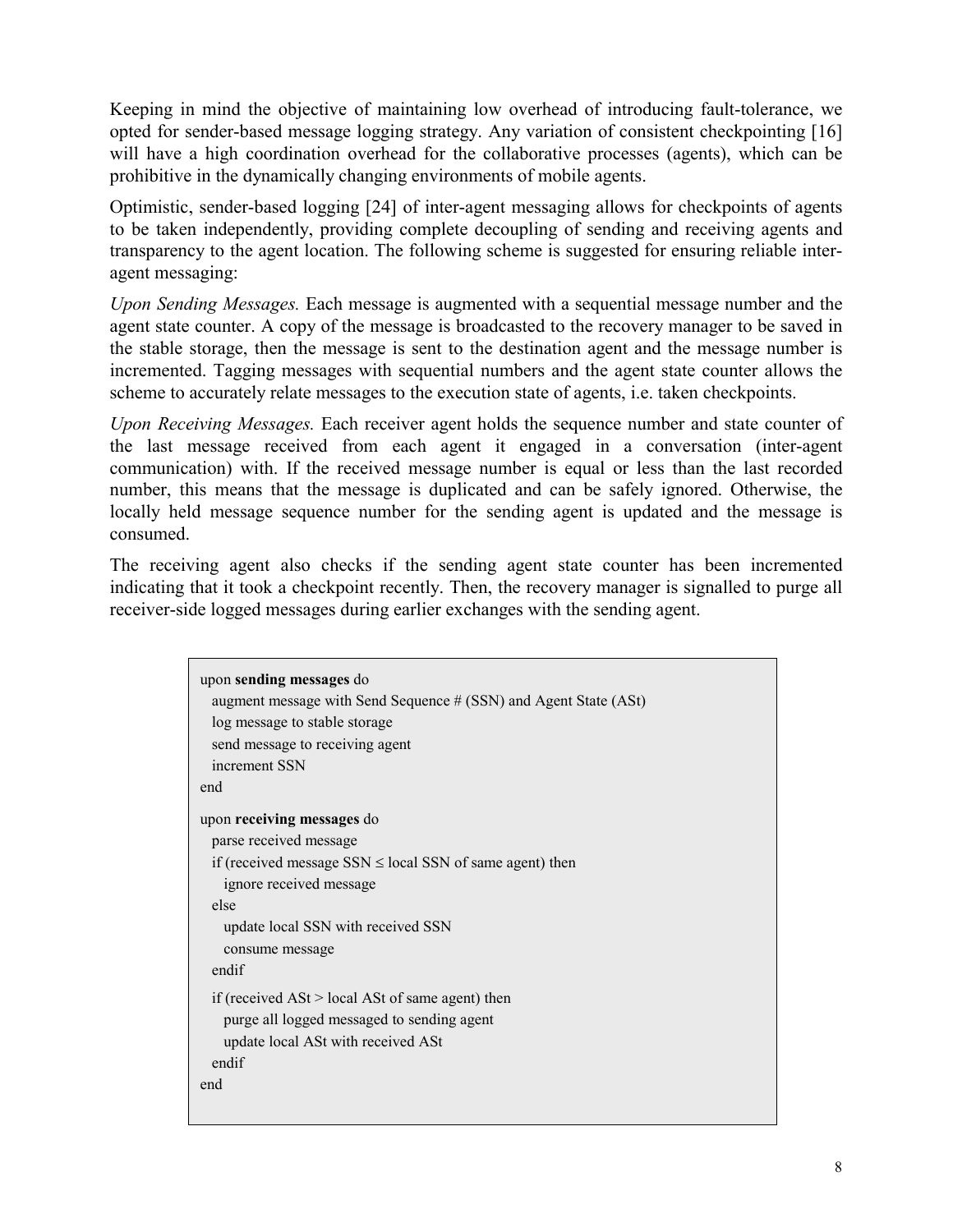Although the recovery manager can potentially represent a bottleneck for communication intensive applications, we argue that this burden is minimal because the coordination of the message checkpointing process is carried out by the communicating pairs, while the recovery manager's role is limited to the log and replay of messages into/from the regions stable storage.

Our scheme does not cater for the loss of messages due to faults in the communication channel. We believe that the overhead of managing an acknowledgment/retransmission protocol for every sent/received message transparently will be too high even though it should be relatively straightforward with our optimistic sender-based logging. Dealing with lost messages can be realised far more efficiently realised at the application level by developer's instructions.

## *5.4 Failure Recovery*

All recovery operations are initiated by the regions recovery manager upon receiving fault notification from the error detection mechanism [[20\]](#page-12-4). We discussed earlier that there are three faults that invalidate the execution of agent applications:

i) Transient Faults only affect the executing agents. Agents are restarted on the same place from the last checkpoint saved on stable storage and are replayed all messages logged since their last checkpoint was taken by the recovery manager. Depending on the agent platform set-up, it might need to be notified about the new location of the agent. As mentioned earlier, rolled-back agents will not violate the exactly-once property because checkpointing is atomic to modifications to external environment state.

ii) If the place completely crashes because of a permanent node failure, then the above recovery procedure needs to be repeated for all agents executing in the place at a time of the crash. The difference is that agents will be restarted on place running on another node within the region.

iii) If an acknowledgment about agent commit during a migration process times-out, the sending place terminates the transaction and engages in a new one. If the failure persists, the origin space attempts to send the agent to an alternative place at the destination region.

| Upon notification of <b>agent failure</b> do<br>restart agent from last checkpoint<br>resend logged messages to agent<br>end |
|------------------------------------------------------------------------------------------------------------------------------|
| upon notification of <b>node crash</b> do                                                                                    |
| restart failed agents on an operative node in the region                                                                     |
| resend logged messages to restarted agents                                                                                   |
| end                                                                                                                          |
| upon migration timeout do                                                                                                    |
| reattempt migration transaction                                                                                              |
| if migration fault persists then                                                                                             |
| attempt to migrate to an alternative node within destination region                                                          |
| end                                                                                                                          |
|                                                                                                                              |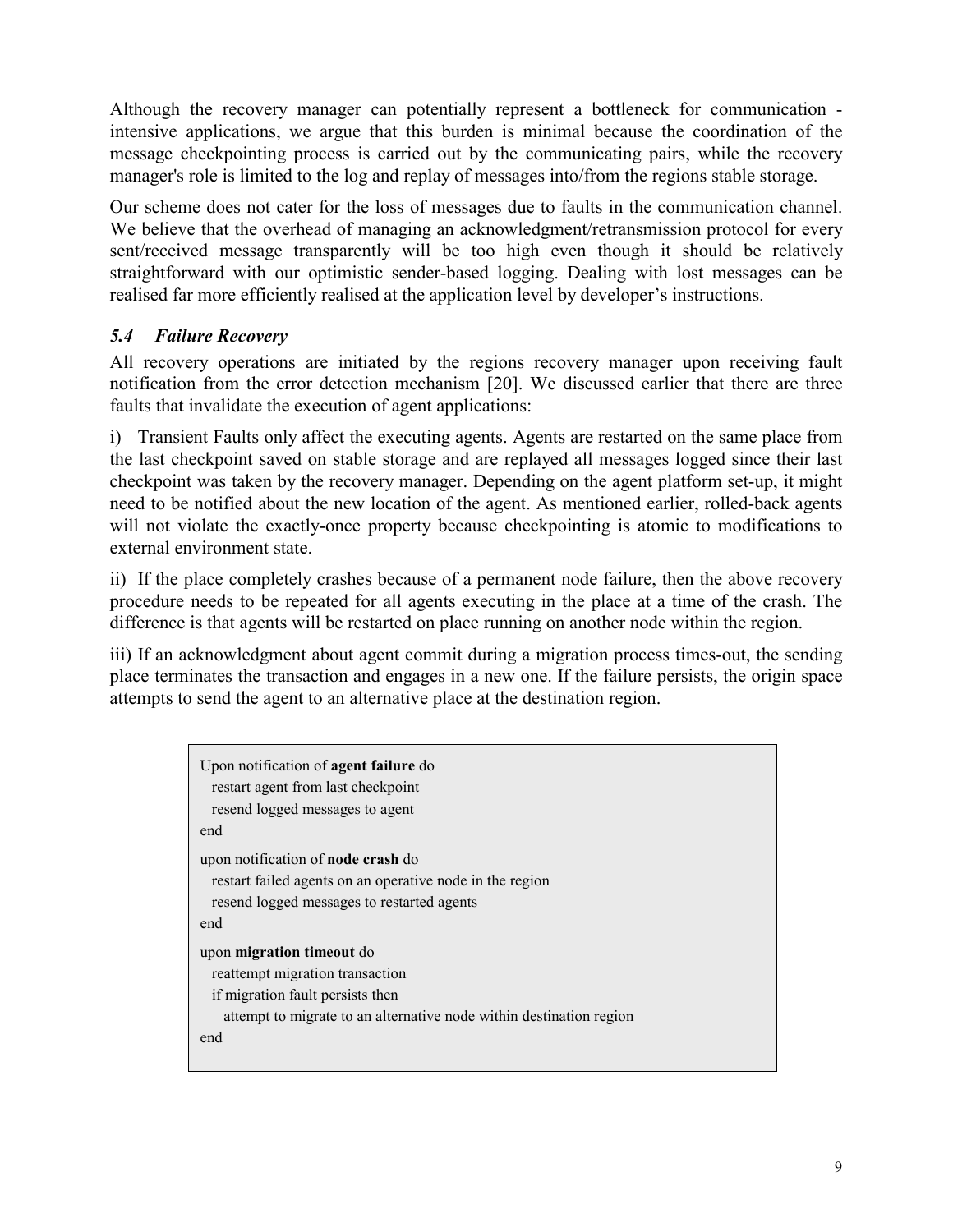### **6. Proof of Correctness**

The following assumptions need to be re-emphasised before presenting the formal proof of correctness:

- -The communication channels are assumed reliable. Loss of messages or transported checkpoints, except upon agent migration, cannot be recovered. The management retransmission cycles for every exchanged message would invariably complicate the algorithm and incur a huge overhead as pointed-out earlier.
- -The recovery manager and stable storage are assumed fail-safe. This requirement was argued when we discussed the hardware bed for our framework earlier.
- -To maintain the transparent characteristic of our algorithm, we have to assume that the multi-agent application is deterministic, i.e. given the same set of inputs, e.g. incoming messages, it will always produce the same output. Otherwise, the programmer must take the responsibility for managing inconsistencies resulting from difference in time frames for example.

### **‡ Lemma 1:** *for each failed agent, there always exists a valid checkpoint to rollback to.*

**Proof:** The initial agent program code represents the very first checkpoint. Thereafter, the successful termination condition of the migration protocol results in taking a checkpoint every time the agent migrates to a new node in its itinerary. Checkpoints taken during in-place execution do not overwrite a previous checkpoint until they are safely stored, and since the recovery manager and stable storage are assumed reliable, we prove the lemma.

**‡ Lemma 2:** *a rolled-back agent maintains the consistency of inter-agent collaboration and external services state.*

**Proof:** Our algorithm deploys sender-based checkpointing scheme. The following conditions have to be met to prove the lemma:

- i) All messages are logged for possible replay. Since communication channels and stable storage are assumed reliable, only the failure of the sending agent can prevent message log, but unsent messages will be resent once the agent restarts from the last checkpoint. Messages are only deleted from stable storage if the recipient has progressed to a new execution interval and the log is no longer required.
- ii) Restarted agent resumes collaboration correctly. From i) above, and taking into account that channels are reliable, the rolled back agent will eventually receive all messages lost because of its failure since last checkpoint was taken. Thus, since we assume the multi-agent application to be deterministic, the agent is expected to generate consistent (valid) output messages to collaborating agents after rollback.
- iii) Duplicate messages are tolerated. All messages are stamped with a sequential number and the agent state number. This information is verified upon message receipt and messages received again as a result of sender's rollback are ignored.
- iv) Rolled-back agent will not repeat a transaction with external service. Committing an update to external service state is atomically locked with taking a checkpoint, therefore the update can only be done exactly-once.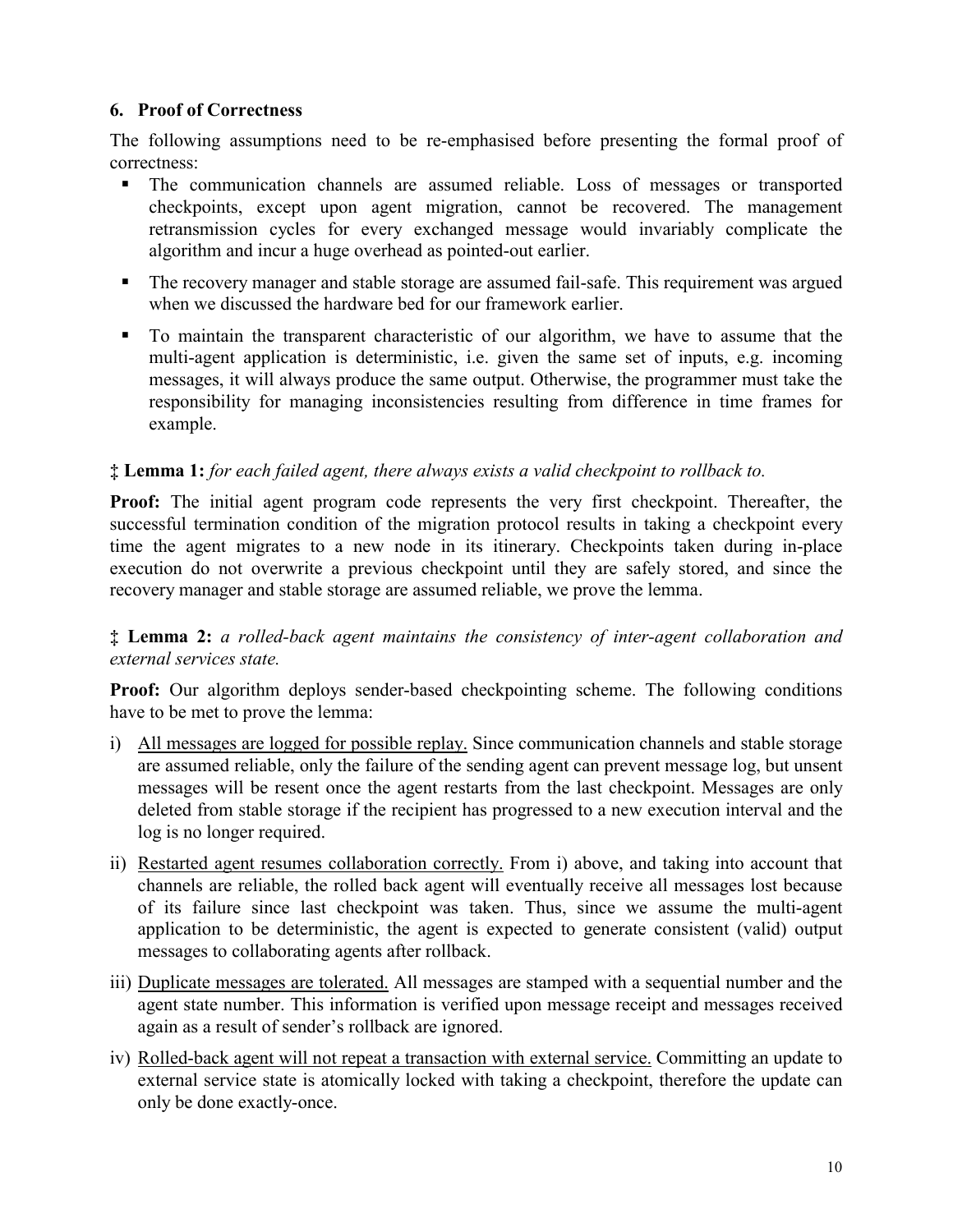By inference from i), ii), iii), iv), we prove that a rolled back agent maintains the consistency of the multi-agent application.

### **‡ Lemma 3:** *migrating agents resume execution into a consistent state at new node.*

**Proof:** If the destination node fails, or an error occurs during transmission, the migration protocol will be aborted and repeated until it eventually terminates provided a destination nodes eventually becomes available. If the originator node fails, the agent will be restarted on another node and migration re-attempted. Since the message logs are kept in the fail-safe stable storage and are accessible to all the regions within the enterprise, then from lemma 2, the checkpoint taken at the new place will be consistent.

## **‡ Theorem 1:** *All the agents of the multi-agent application can be recovered to a consistent state after failures. This assertion holds for agents restarted after migration as well as after failure.*

**Proof:** from lemma "1", there will always be a checkpoint to rollback to at any stage of the agent execution. Lemma "2" proves that agents rolled back to these checkpoints, together with the safely logged inter-agent collaboration messages, maintain the consistency of the overall mutliagent application execution. Finally, lemma "3" proves the later for migrated agents.

## **7. Conclusions and Future Work**

This paper presented a novel framework for mobile agents fault-tolerance that is based on a pragmatic reading of the current status of the agent-computing model. Careful analysis of the agent execution and failure model verified issues often overlooked by agent fault-tolerance work such as the criticality of inter-agent communication reliability and the flexibility in agentapplications response time requirement, allowing the utilization of a low-cost, transparent agent reliability method based on checkpointing techniques.

The presented framework for agent reliability covers all possible faults that might invalidate reliable agent execution, migration and communication. We developed an optimistic sender-based logging checkpointing strategy that relies on the collaborative agents to manage a global consistent state of the application, thus avoiding the heavy costs of deploying a central coordination policy. Our framework also offers a simple solution to exactly-once execution problem of recovered agents that integrates directly into our checkpointing strategy, without the need for complex consensus-management operations.

Owing to its comprehensive coverage to all aspects of agent systems fault-tolerance, the described framework represents a blueprint for introducing fault-tolerance to the agent computing platforms, making them more attractive for developers of reliability-critical Internet-based distributed services. A formal proof of our solution claim was presented.

Our plans for further research include implementing a prototype system based on the designed framework to provide a fault-tolerant wrapper for one of the existing agent platforms. The implemented prototype should allow us to practically study the overheads of fault-tolerance and develop fault-management tuning tools to adjust the reliability/performance balance to the varied fault-tolerance and raw throughput requirements of distributed applications.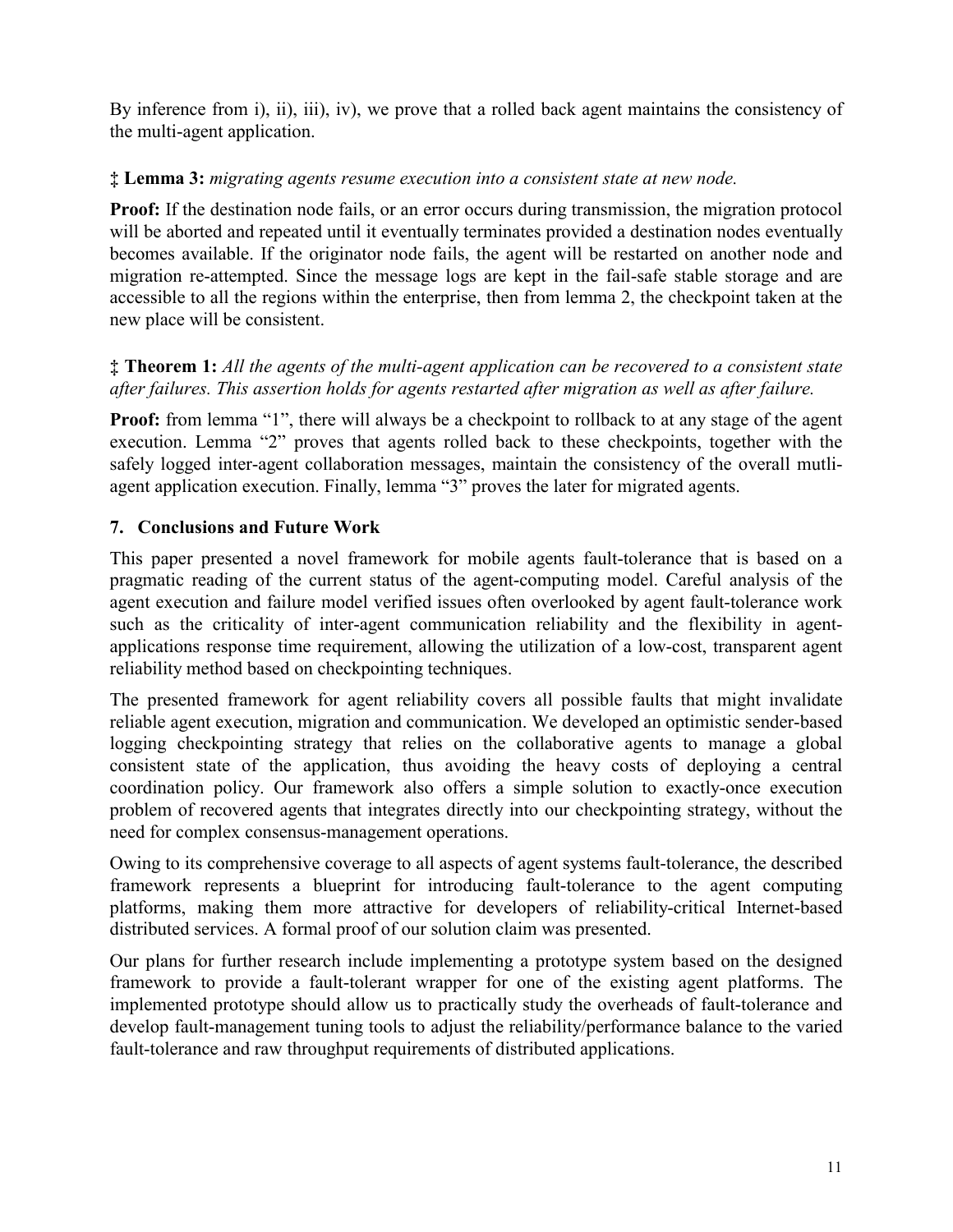#### **References**

- <span id="page-11-0"></span>1. Yager, "Targeted E-commerce Marketing Using Fuzzy Intelligent Agents", *IEEE Intelligent Systems,* Vol. 15, No. 6, pp. 42—45, November/December 2000.
- <span id="page-11-1"></span>2. ObjectSpace Inc., "Voyager ORB 3.0. Developer Guide", 1999, Available: www.objectspace.com,
- <span id="page-11-2"></span>3. D. Lange D. and M. Oshima, "Programming and Deploying Java Mobile Agents with Aglets", *Addison Wesley,* 1998.
- <span id="page-11-3"></span>4. M. Breugst, I. Busse, S. Covaci, T. Magedanz, "Grasshopper - A Mobile Agent Platform for IN Based Service Environments", *IEEE Intelligent Networks Workshop,* Bordeaux, France, May 1998.
- <span id="page-11-4"></span>5. Poslad, P. Buckle, and R. Hadingham, "The FIPA-OS Agent Platform: Open Source for Open Standards", *In Proceedings of the 5th International Conference and Exhibition on the Practical Application of Intelligent Agents and Multi-Agents,* pp. 355—368, 2000.
- <span id="page-11-5"></span>6. Fabio Bellifemine, Agostino Poggi, and Giovanni Rimassa, "JADE - A FIPA-Compliant Agent Framework", *Proceedings of PAAM'99,* pp. 97—108, London, April 1999.
- <span id="page-11-6"></span>7. Osman and A. Bargiela, "Fault-Tolerance for Mobile Agent Systems and Applications", *Workshop 2000 Agent-based Simulation,* pp. 211—221, Passau, Germany, 2000.
- <span id="page-11-7"></span>8. Tom Walsh, Noemi Paciorek, and David Wong, "Security and Reliability in Concordia", *In Proceedings of the Thirty-First Annual Hawaii International Conference on System Sciences,* volume VII, pp. 44—53, January 1998.
- <span id="page-11-8"></span>9. F. Silva and R. Popescu-Zeletin, "Mobile Agent-Based Transactions in Open Environments", *IEICE/IEEE Joint Special Issue on Autonomous Decentralized Systems,*IEICE Trans. Commun., Vol. E83-B, NO. 5, pp. 973—987, May 2000.
- <span id="page-11-9"></span>10. S. Pleisch and A. Schiper, "Modeling Fault-Tolerant Mobile Agent Execution as a Sequence of Agreement Problems", *In Proc. of the 19th IEEE Symposium on Reliable Distributed Systems (SRDS),* pp. 11—20, Nuremberg, Germany, Oct. 2000.
- <span id="page-11-10"></span>11. A. Schill *et .al*., "An Agent Based Application for Personalized Vehicular Traffic Management", *Proceedings, Springer-Verlag.*, pp. 99-111. Berlin, Germany, 1998.
- <span id="page-11-11"></span>12. L. Silva, V. Batista, and J. Silva, "Fault-Tolerant Execution of Mobile Agents", *In Proc. of the International Conference on Dependable Systems and Networks,* pp. 135—143, New York, June 2000.
- <span id="page-11-12"></span>13. Mohindra A, Purakayastha A, Thati P, "Exploiting non-determinism for reliability of mobile agent systems", *Proceeding International Conference on Dependable Systems and Networks - DSN 2000,* pp. 144—53, Los Alamitos, CA, USA, 2000.
- <span id="page-11-13"></span>14. D. Milojicic et al, "MASIF: The OMG Mobile Agent System Interoperability Facility", *Lecture Notes in Computer Science,* LNCS 1477, pp. 50—ff, 1998.
- <span id="page-11-14"></span>15. P.D. O'Brian, R.C. Nicol, "FIPA -- Towards a Sstandard for Software Agents", *BT Technology Journal*, Vol. 16 No3, July 1998.